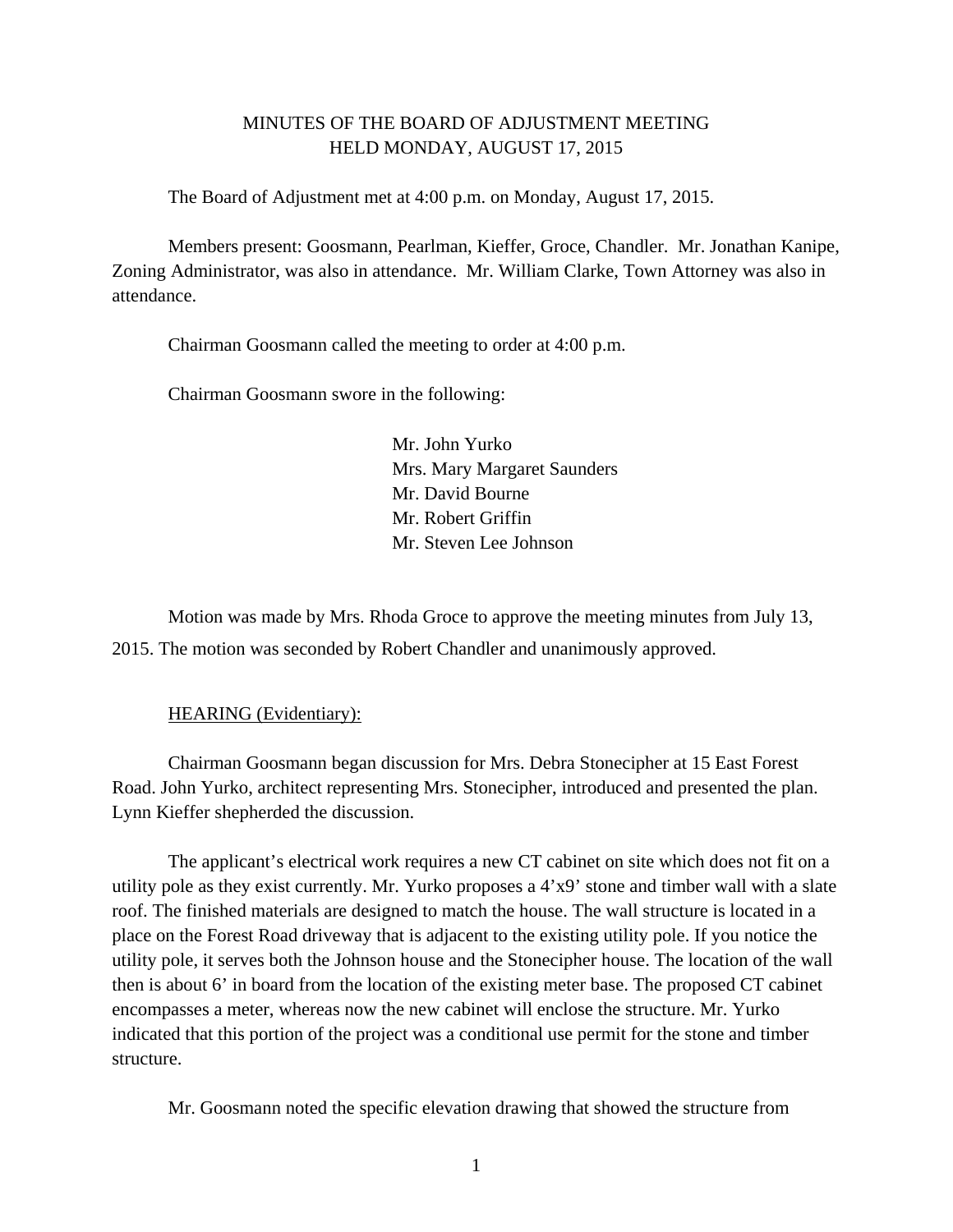Forest Road. Mrs. Kieffer asked whether the new accessory structure would conceal the existing generator building. Mr. Yurko said yes, it would cover the existing 12'x12' building. Mr. Chandler asked if there would be buffering planned for this portion, and Mr. Yurko verified that this would be buffered if necessary. The applicant's intent is to conceal and buffer the project.

 Mrs. Kieffer asked for discussion of the third portion of the project. Mr. Yurko said this would be a third accessory structure that is  $7'x14'$ , and is a self-contained endless pool that provides a current against which you can swim. The proposed location would be within a grove of rhododendron and is concealed from Forest Road, East Forest Road, and the existing house. Mrs. Groce asked whether fencing was required for an endless pool, and Mr. Yurko said no - that this was considered more of a spa. Mr. Goosmann asked whether there were additional facts regarding the pool, and Mr. Yurko said that there would be no outdoor lighting and minimal noise from the pool.

 Mr. Pearlman asked whether the upgrade to the electrical units was a result of the endless pool. Mr. Yurko said there would be some draw from the pool, but a standard amount only. Mrs. Kieffer indicated that the house barely functioned with the previous, 400 amp service. Mr. Yurko then went into detail regarding the amount of electrical needs that exist with the home.

### DELIBERATION & DETERMINATION

 Mrs. Kieffer recited the facts. Debra Stonecipher at 15 East Forest is requesting a Conditional Use Permit to construct a 4'x9' stone and timber structure to house the new 600 amp electrical box and also an endless pool and surrounding decking. The variance is for more than one (1) accessory structure on the property. Mrs. Kieffer verified that the new stone and timber structure would not be visible from the street and that the applicants will buffer as necessary. It will be not be visible from the neighboring property.

 Mrs. Mary Margaret Saunders of 73 Forest Road asked to view the plan and was pleased with the project.

Mr. Chandler made a motion to approve that a Conditional Use Permit and Variance as requested be granted to Debra Stonecipher of 15 East Forest Road. , and that the facts recited by Ms. Lynn Kieffer and her summation be accepted as findings of fact to support this grant. The Board has inspected the site and no neighboring property owner has objected.

 Further, Mr. Chandler moved that the Board find that granting this Conditional Use Permit, (a) would not materially endanger the public health or safety if located where proposed and developed according to the plans as submitted and improved, (b) met all required conditions and specifications of the Town of Biltmore Forest Zoning Ordinance, (c) would not substantially injure the value of adjoining or abutting property, and (d) would be in general conformity with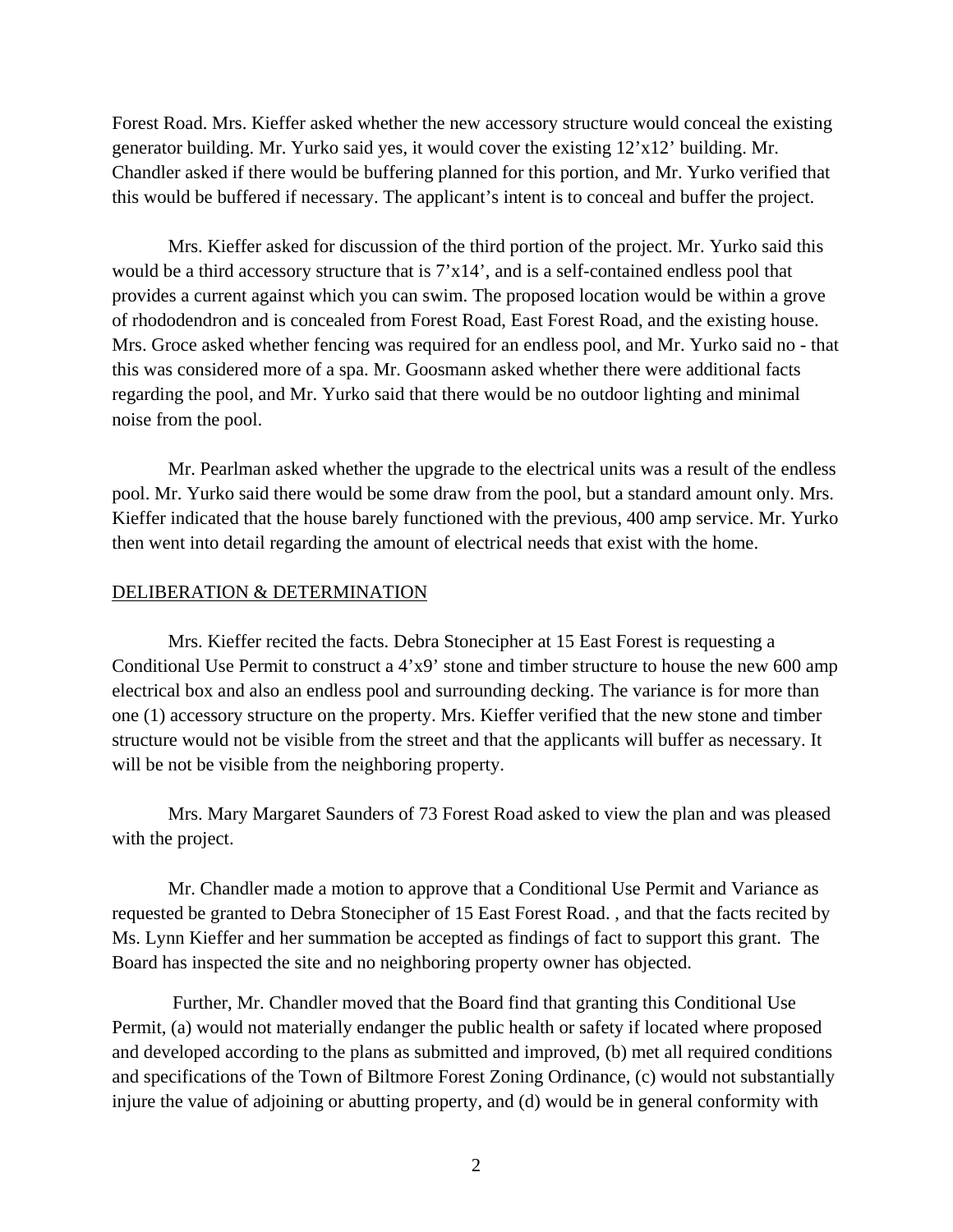the plan of development of the Town of Biltmore Forest and its environs as set forth in Sections 1005.03 (2) and (3) of the above ordinance. The applicant has been informed that she is to report to the Zoning Administrator within seven (7) days of completion of the project in order that the Zoning Administrator can determine that the project has been completed in accordance with plans submitted to the Town.

Further, based upon the foregoing findings of fact, he moved the Board to find that granting this variance satisfied the applicable Sections of 1005.04 and paragraphs one through four, and would not be contrary to the public interest where, owing to special conditions, a literal enforcement of the provisions of this ordinance would, in this case, result in a practical difficulty or unnecessary hardship. Mr. Chandler further moved the Board to find that the spirit of the ordinance would be observed, public safety and welfare secured and substantial justice done. The applicant has been informed that he/she is to report to the Zoning Administrator within seven (7) days of completion of the project in order that the Zoning Administrator can determine that the project has been completed in accordance with plans submitted to the Town.

The motion for a Conditional Use Permit and Variance was seconded by Mr. Pearlman and unanimously approved.

### HEARING (Evidentiary):

 Chairman Goosmann presented the next case of Mr. and Mrs. Thomas and Marcia Nash of 29 Hemlock Road for a greenhouse and half basketball court in their rear yard. They are represented by Mr. Robert Griffin of Griffin Architecture, and Steven Lee Johnson, Siteworks Studio.

 Mrs. Groce asked about the fountain and pool being installed by owner as listed on the new site plan. Mr. Griffin indicated this was included on the original submission. Mr. Kanipe showed the earlier site plan from May 2015 and the fountain and pool were not delineated on the plan. Mr. Griffin said they would submit for this approval at a subsequent meeting.

 Mr. Griffin reviewed the project plans for the greenhouse and half basketball court. Mr. Griffin outlined the uniqueness of this lot as it is the back corner of Biltmore Forest and bordered by the Biltmore Estate and the Blue Ridge Parkway. Mr. Griffin indicated that the greenhouse would provide sunshine opportunities for one of the property owners during the winter. Mrs. Kieffer asked if the greenhouse was not just for growing plants, and Mr. Griffin indicated that this would be for her recreation. Mr. Pearlman asked about the noise pollution possibilities from the basketball court. Mr. Griffin said he did not believe there would be much, and if any neighbors had an issue, they would certainly be willing to resolve this.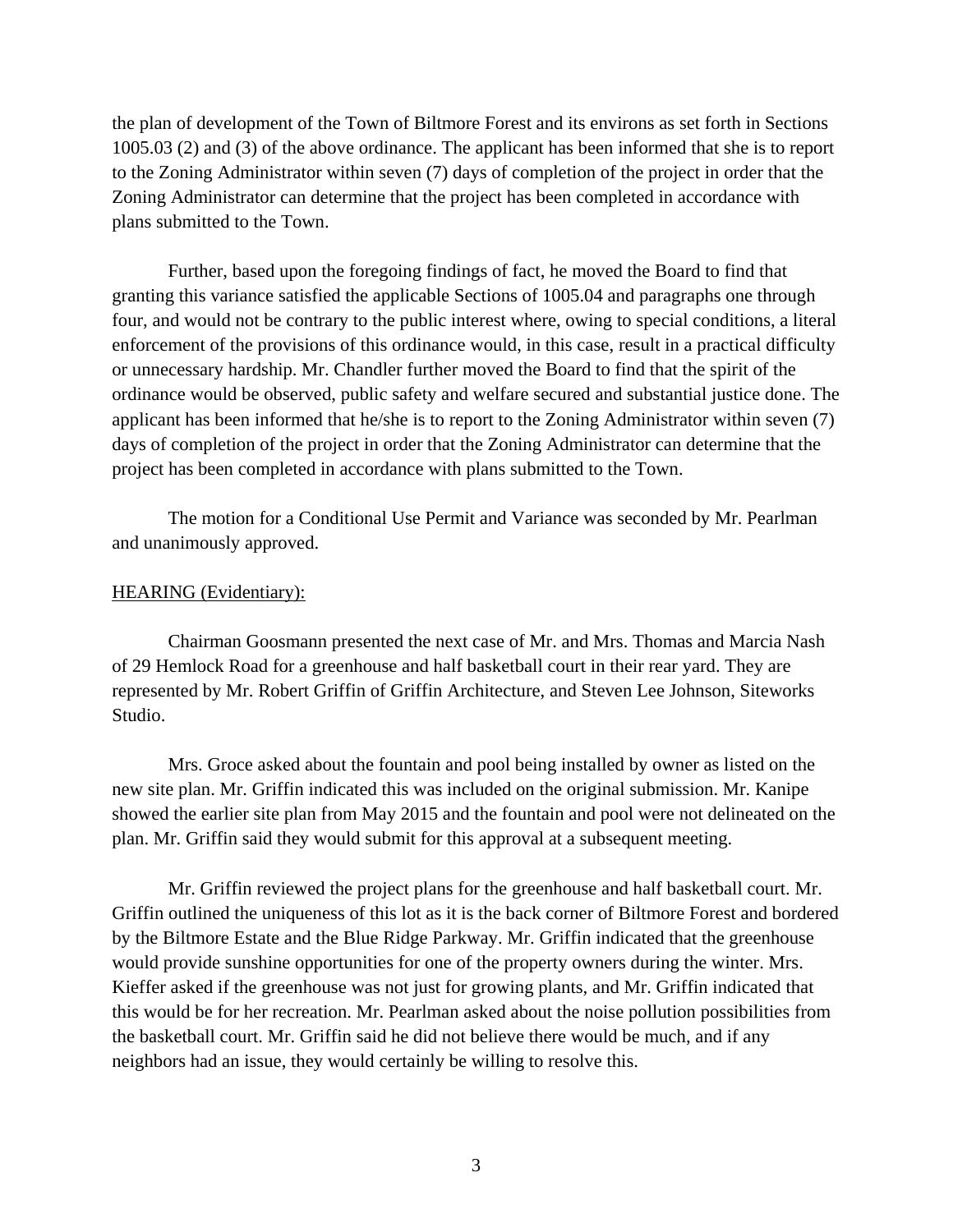Mrs. Groce asked about whether the greenhouse could be connected, and Mr. Griffin said that it was attached. Mr. Griffin pointed to page BOA-1 of the site plan and pointed out the glass roof that connects the laundry to the greenhouse. Mr. Griffin then indicated that on his review of the ordinance, he believed that the intent was satisfied as these structures and buildings would be located on the rear of the property and not exceeding the scale of the site. Steven Lee Johnson also mentioned the transparent nature being glass, there may be some merit with that in the Board's consideration.

 Chairman Goosmann mentioned a new construction from several years ago where the applicants were approximately 300 square feet over and the issue settled on whether a hardship exists when someone starts building from the ground up designing a structure. They were actually asked to reduce the size of their original plan by over 300 square feet.

 Mr. Griffin said this is something we did not take into account and was not part of the program originally, it was something later that she felt like she needed and we were asked to add it to the existing drawings. Mr. Griffin also stated that this is a location where it would not seem to impact anybody.

 Mrs. Kieffer referenced a conversation with a neighbor who was concerned that he was not able to construct a garage on his property without exceeding maximum roof coverage and impervious surface.

 Mr. Griffin did not believe that the Board would set case law with this particular case, as only the Biltmore Estate and National Park Service bordered where this construction would occur. Mrs. Groce said there would be neighbors, and indicated the Bourne's lot to the east of the home. Mr. Griffin said that this was not a neighbor who would see the property; rather, the adjacent properties that would see these structures were not houses.

 Mr. Johnson showed some areas where a new landscape plan would exist to the east and coordination was done with the new neighbors to the east. Mr. Griffin and Mr. Johnson went through the landscaping that was present to the east, as well as what would be planned with the neighbors in the future.

 Mr. Pearlman asked again about the noise coming from the basketball court, and Mr. Griffin indicated that the material used on the court was more for residential purposes and should muffle the sound more.

Mrs. Groce asked about whether they would consider a smaller basketball court.